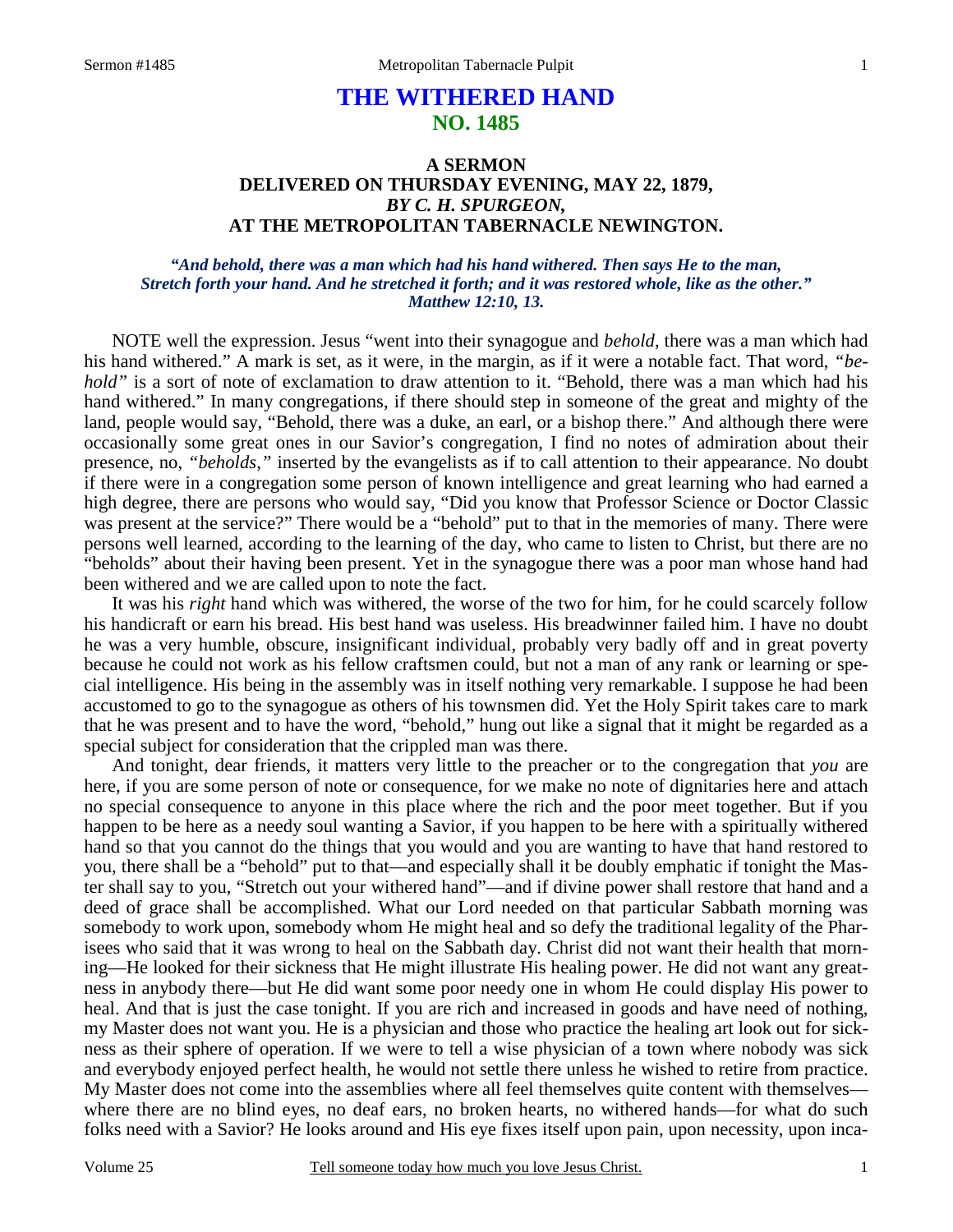pacity, upon sinfulness, upon everything to which He can do good—for what He wants in us mortals is the opportunity to do us good—and not a pretense on our part that we can do Him good.

 I begin with this because my talk tonight will be very simple and it will only be meant for those of you who want my Lord and Master. Those of you who do not need Him can go, but you that want Him, it may be you shall find Him tonight and there shall be the record kept in heaven, not of those who were here, who said, "We see," nor of those who said, "Our hand is strong and deft for labor," but there shall be a register of blind ones who shall say, "You Son of David, open our eyes," and of withered ones who shall tonight stretch out their withered hands in obedience to His divine command. I do not know that our crippled friend when he went to the synagogue that morning expected to get his withered hand healed. Being perhaps a devout man, he went there to worship, but he got more than he went for. And it may be that some of you whom God means to bless tonight do not know what you have come here for. You came because you somehow love the ordinances of God's house and you feel happy in hearing the gospel preached. You have never yet laid hold of the gospel for yourselves, never enjoyed its privileges and blessings as your own, but still you have a hankering after the best things. What if tonight the hour has come—the hour which sovereign grace has marked in a red letter in the calendar of love—in which your withered hand shall be made strong and your sin shall be forgiven! What bliss if you shall go your way to glorify God because a notable miracle of grace has been worked in you! God grant it may be so done by the power of the Holy Spirit. I entreat those of you who love the Master to pray Him to work wonders at this time upon many—and His shall be the praise.

**I.** First, we will say a little about THE PERSON TO WHOM THE COMMAND IN OUR TEXT IS ADDRESSED. "Then said Jesus to the man, stretch forth your hand."

 This command was addressed, then, to *a man who was hopelessly incapable of obeying*. "Stretch forth your hand." I do not know whether his arm was paralyzed or only his hand. As a general rule, when a thorough paralysis, not a partial one, takes place in the hand, it seizes the entire member and both hand and arm are paralyzed. We usually speak of this man as if the entire limb had been dried up and yet I do not see in Matthew, Mark, or Luke any express declaration that the whole arm was withered. It seems to me to have been a case in which the hand only was affected. We used to have not far from here, I remember at Kennington Gate, a lad who would frequently get on the step of the omnibus and exhibit his hands, which hung down as if his wrists were broken, and he would cry," Poor boy! Poor boy!" and appeal to our compassion. I fancy that his case was a picture of the one before us in which, not the arm perhaps, but the hand had become dried up. We cannot positively decide that the arm was still unwithered, but we may notice that our Lord did not say, "Stretch out your arm," but, "your hand," so that He points to the hand as the place where the paralysis lay. If He had said, "Stretch out your arm," as the text does not declare that the arm was dried up, we should have said that Christ bade him do exactly what he was capable of doing and there would have been no miracle in it. But inasmuch as Jesus says, "Stretch forth your hand," it is clear that the mischief was in the hand, if not in the arm, and so it was putting him to do what he could not possibly do, for the man's hand was assuredly withered. It was not a sham disease. He had not made a pretense of being paralyzed, but he was really incapable. The hand had lost the moisture of life. The spirits which gave it strength had been dried out of it and there it was a withered, wilted, useless thing with which he could do nothing. And yet it was to such a man that Jesus said, "Stretch forth your hand."

 This is very important for us to notice, because some of you under a burden of sin think that Christ does not save real sinners—that those people whom He saves are, in some respects, not quite so bad as you—that there is not such an intensity of sin about them as about your case, or if an intensity of sin, yet not such an utter hopelessness and helplessness as there is about you. You feel quite dried up and utterly without strength. Dear hearer, it is exactly to such as you that the Lord Jesus Christ directs the commands of the gospel. We are bidden to preach to you, saying, "Believe," or at other times, "Repent and be baptized, every one of you. Believe in the Lord Jesus Christ and you shall be saved." These commandments are not addressed, as some say they are, to sensible sinners, but to insensible sinners, to stupid sinners, to sinners who cannot, so far as moral ability is concerned, obey the command at all. Such are bidden so to do by Him, who in this case bade the man do what he naturally in and of himself was quite incapable of doing—because, you see, if he could stretch out his hand himself—there was no mir-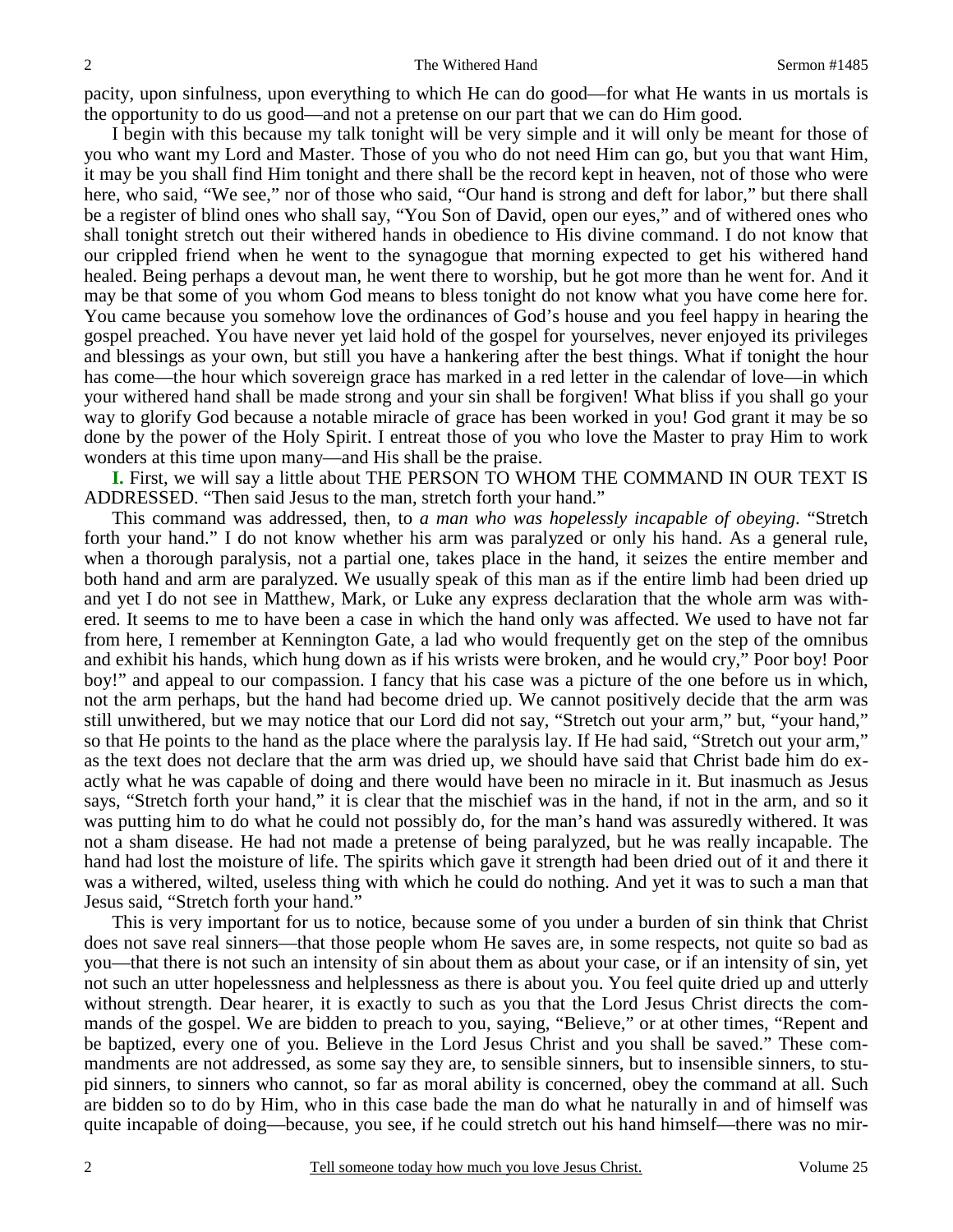#### Sermon #1485 The Withered Hand

acle wanted, for the man's hand was not withered at all. But it is clear that he could not move his hand and yet the Savior addressed him as if he could do it—in which I see a symbol of the gospel way of speaking to the sinner—for the gospel cries to him in all his misery and incapacity, "To you, even to you, is the word of this salvation sent." This very incapacity and inability of yours is but the space in which the divine power may be displayed and because you are thus incapable and because you are thus unable, therefore to you does the gospel come that the excellence of the power may be seen to dwell in the gospel and in the Savior Himself, and not at all in the person who is saved.

The command, then, which brought healing with it, was addressed to one who was utterly incapable.

 But, mark you, it came to one *who was perfectly willing*, for this man was quite prepared to do whatever Jesus bade him do. If you had questioned him, you would have found no desire to retain that withered hand and no wish that his fingers should remain lifeless and useless. If you had said to him, "Poor man, would you like to have your hand restored?" tears would have been in his eyes and he would have replied, "Ay, that I would, that I might earn bread for my dear children, that I might not have to go about begging and have to depend upon the help of others or only earn a hard crust with this left hand of mine. I wish above all things that I could have my hand restored!" But the worst of many unconverted people is that they do not want to be healed—do not want to be restored. As soon as a man truly longs for salvation, then salvation has already come to him. But the most of you do not wish to be saved. "Oh," you say, "we truly wish to be saved." I do not think so, for what do you mean by being saved? Do you mean being saved from going down to hell? Everybody, of course, wishes that. Did you ever meet a thief that would not like to be saved from going to prison or being locked up by the policeman? But when we talk about salvation, we mean being saved from the habit of wrong-doing—being saved from the power of evil, the love of sin, the practice of folly—and the power to find pleasure in transgression. Do you wish to be saved from pleasurable and gainful sins? Find me the drunkard who sincerely prays to be delivered from drunkenness. Bring me an unchaste man who pines to be pure. Find me one who is a habitual liar and yet longs to speak the truth. Bring me one who has been selfish and who in his very heart hates himself for it and longs to be full of love and to be made Christ-like. Why, half the battle is won in such cases. The initial step is taken. The parallel holds good in the spiritual world. The character I have in my mind's eye is the case of a soul desiring to be what it cannot be and to do what it cannot do—and yet desiring it. I mean the man who cries in agony, "To will is present with me, but how to perform that which is good I find not." "I would, but cannot, repent. My heart feels like a stone. I would love Christ, but alas, I feel that I am fettered to the world. I would be holy, but alas, sin comes violently upon me and carries me away." It is to such people that Jesus Christ's gospel comes with the force of a command. Will you be made whole, my friend? Then you may be. Do you desire to be saved from sin? You may be. Do you wish to be emancipated from the bondage of corruption? You may be. And this is the only way in which you may be saved, "Believe in the Lord Jesus Christ and you shall be saved." His name is called Jesus, for He shall save His people from their sins. He has come on purpose to do this to real sinners, and not to mere pretenders, for it is clear that He cannot save men from sins if they have none. He cannot heal withered hands if there are no withered hands to be healed. He comes to you that want Him, to you that are guilty, to you whose hands are withered. Even to you is this glorious word of the good news proclaimed. God grant you grace to hear it believingly and to feel its power!

**II.** Secondly, I want to speak a little upon THE PERSON WHO GAVE THE COMMAND. It was *Jesus* who gave it. *He* said, "Stretch forth your hand."

 Did our Lord speak this in ignorance, supposing that the man could do so? By no means, for in Him is abundant knowledge. He had just read the hearts of the Pharisees and you may be sure that He who could read those subtle spirits could certainly see the outward condition of this patient. He knew that the man's hand was withered and yet He said, "Stretch forth your hand." When I read in Scripture the command, "Believe in the Lord Jesus Christ," I am sure that Jesus Christ knows what He is saying. "Go you," He said, "into all the world and preach the gospel to every creature." Yes, to every creature. Suppose that some of His disciples had been very orthodox and had come back and said, "Lord, was there not a mistake about the persons? Why preach to every creature? Are not some of them dead in sin? We would rather preach to character." I have heard some of Christ's professed servants say that to bid dead sinners live is of no more use than to shake a handkerchief over the graves in which the dead are buried.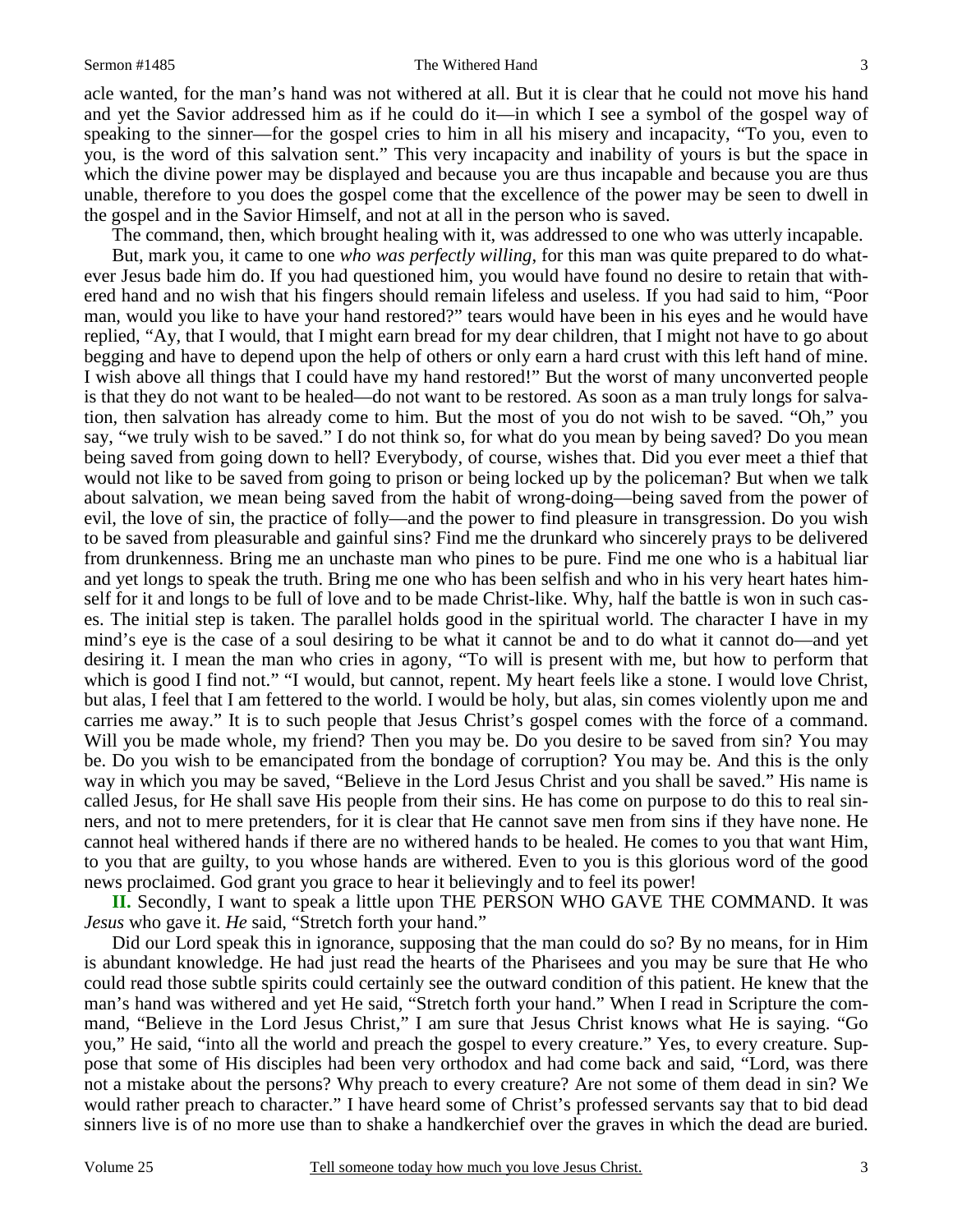And my reply to them has been, "You are quite right. Do not do it, for it is evident you are not called to it. Go home and go to bed. The Lord never sent you to do anything of the kind, for you own you have no faith in it." But if my Master sent *me* as the herald of resurrection and bade me shake a handkerchief over the graves of the dead, I would do it, and I should expect that this or that handkerchief, if *He* commanded it to be shaken, would raise the dead, for Jesus Christ knows what He is doing when He sends His servants. If He does not send us, it is a fool's errand indeed to go and say, "You dead men, live." but His commission makes all the difference. We are to say to the dead, "Awake, and Christ shall give you life." What? Wake first and then get life afterwards? I shall not try to explain it, but that is the order of the Scripture, "Awake, you that sleep and arise from the dead and Christ shall give you life." If my Master puts it so, I am quite satisfied to quote His words. I cannot explain it, but I delight to take Him in His own way and blindly follow His every step and believe His every word. If He bids me say, "Arise from the dead," I will gladly do it now. In the name of Jesus, you dead ones, live; break, you hard hearts; dissolve, you hearts of steel; believe, you unbelievers; lay hold on Christ, you ungodly ones. If He speaks by His ministers, that word shall be with power—if He speak not by us, it is little matter how we speak. Well may the judicious brother say that there would be no use in *his* bidding the dead arise, for he confesses that his Master is not with him. Let him therefore, go home till his Master is with him. If his Master were with him, then would he speak his Master's word and he would not be afraid of being called foolish. It is the Lord Jesus Christ who says to this man with the withered hand, "Stretch forth your hand."

 To me it is a sweet thought that He is able to give power to do what He gives the command to do. Dear soul, when you are bidden to believe and you stand with tears in your eyes and say, "Sir, I cannot understand and I cannot believe," do you not know that He who bids you believe can give you power to believe? When He speaks through His servants or through His Word or directly by His Spirit upon your conscience, He who bids you do this is no mere man, but the Son of God. And you must say to Him, "Good Lord, I beseech You, give me now the faith which You ask of me. Give me the repentance You do command," and He will hear your prayer and faith shall spring up within you.

 Did you never notice, dear souls, Christ's way of doing His work? His way is generally this—first, to give the command, then to help the heart to turn the command into a prayer, and then to answer that prayer by a promise. Take these specimens. The Lord says, "Make you a new heart." That is clearly a command. But by-and-by you find the psalmist David, in the fifty-first psalm, saying, "Create in me a clean heart, O God." And then, if you turn to Ezekiel, you get the promise, "A new heart also will I give you." First, He commands you, next He sets you praying for the blessing, and then He gives it to you.

 Take another. The command is, "Turn you, turn you, why will you die, O house of Israel?" Then comes the prayer, "Turn You me and I shall be turned, O Lord." And then follows the blessed turning of which the apostle Paul speaks when he says that God has sent His Son to bless us by turning every one of us from his iniquity.

 Take another case and let it refer to purging. We find the Lord commanding us to "Purge out the old leaven" and straightway there comes the prayer, "Purge me with hyssop and I shall be clean." And then on the heels of it comes the promise, "I will surely purge away your dross." Or take another kind of precept, of a sweeter sort, belonging to the Christian. You are continually told to sing, "Sing praises to God, sing praises: sing praises unto our King, sing praises." In another place we meet with the prayer, "Open You my lips and my mouth shall show forth Your praise." And in a third Scripture we have the divine promise, "This people have I formed for Myself; they shall show forth My praise." See, then, the Master's way of going to work—He commands you to believe or repent. He then sets you a-praying that you may be enabled to do it, and then He gives you grace to do it so that the blessing may really come to your soul, for everywhere gospel commands are uttered by Christ Himself to men's hearts, they, receiving them, find the ability coming with the command.

 "But He is not here," says one, "He is not here." Verily I say unto you in His name, He is here. His word is, "Lo, I am with you always, even to the end of the world"—till this dispensation shall be ended, Christ will be where the gospel is preached. Where His message is honestly and truthfully delivered with the Spirit of God, there Jesus Christ Himself is virtually present speaking through the lips of His servants. Therefore, dear soul with the withered hand, tonight Jesus Himself says to you, "Stretch forth your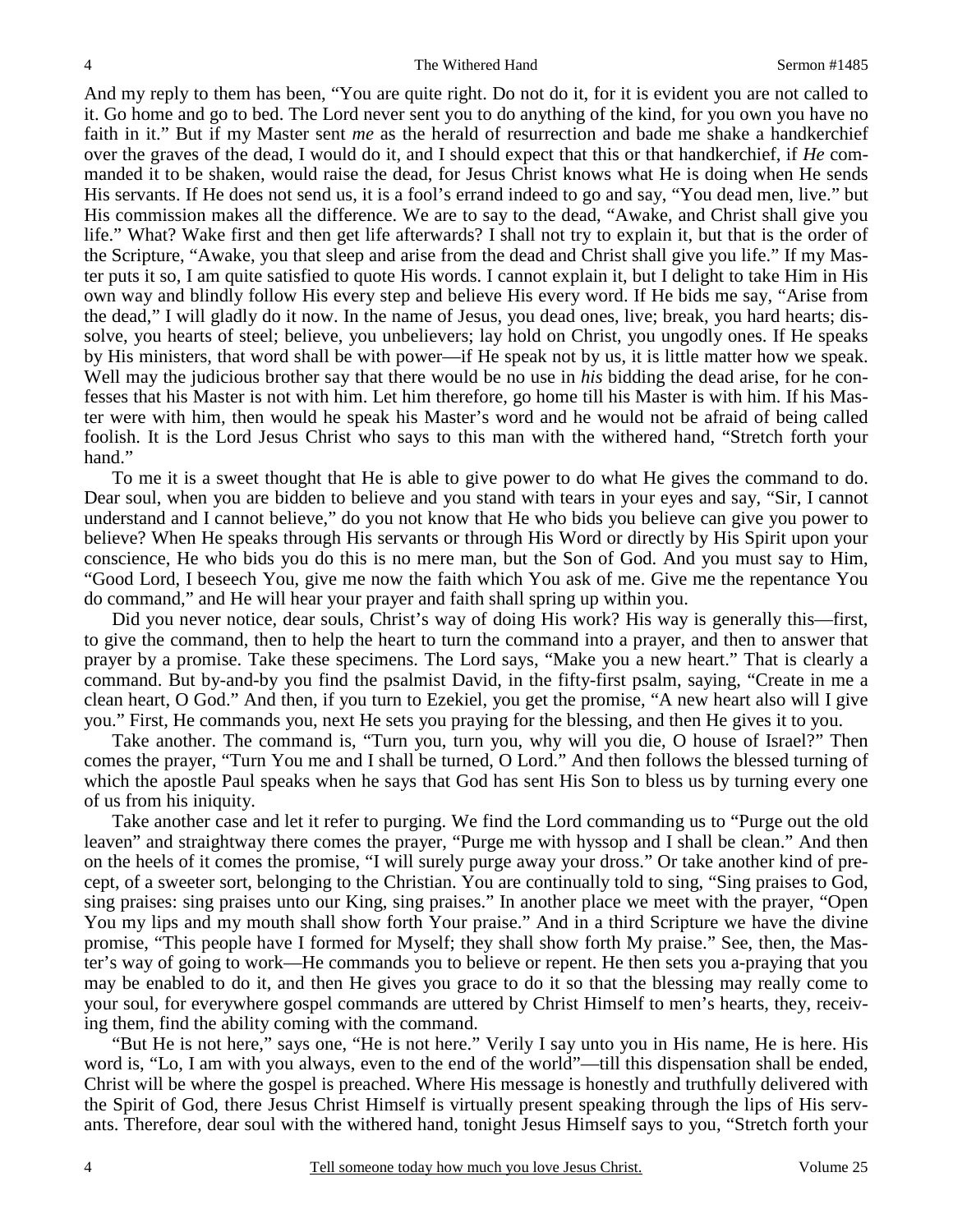hand." He is present to heal and His method is to command. He now commands. O gracious Spirit, be present that men may obey.

**III.** It is time for a few words upon another point and that is upon THE COMMAND ITSELF. The command itself was, "Stretch forth your hand." I notice about that command that it goes to the very essence of the matter. It is not, "Rub your right hand with your left." It is not, "Show your hand to the priest and let him perform a ceremony upon it." It is not, "Wash your hand," but it is, "Stretch it forth." That was the very thing he could not do and thus the command went to the very root of the mischief. As soon as the hand was stretched out it was healed and the command went directly to the desired mark.

 Now, my Lord and Master does not say to any of you sinners tonight, "Go home and pray." I hope you will pray, but that is not the great gospel command. The gospel is, believe in the Lord Jesus Christ and you shall be saved. Paul stood at the dead of night, with the trembling jailer who hardly understood his own question, when he cried, "Sirs, what must I do to be saved?" And Paul, according to the practice of some, should have said, "We must have a little prayer," or, "You must go home and read the Bible and I must further instruct you until you are in a better state." He did nothing of the sort, but there and then Paul said, "Believe in the Lord Jesus Christ and you shall be saved." There is no gospel preached unless you come to this, for salvation comes by faith and by nothing short of it. That is just the difficult point, you tell me. Yes, and at the difficult point this command strikes and says, "Stretch forth your hand." Or in the case of the sinner, "Believe in the Lord Jesus Christ"; for remember, all that any of you ever do in the matter of eternal life, which has not faith in it, can be nothing after all but the effort of your carnal nature—and that is death. What can come of the movements of death but a still deeper death? Death can never produce life. Prayer without faith! What sort of prayer is it? It is the prayer of a man who does not believe God. Shall a man expect to receive anything of the Lord if he does not believe that God is and that He is the rewarder of them that diligently seek Him? "Oh, but I must repent before I believe," says one. What kind of repentance is that which does not trust God—does not believe in God? An unbelieving repentance—is it not a selfish expression of regret because of punishment incurred? Faith must be mixed with every prayer and every act of repentance or they cannot be acceptable, and hence, we must go right straight to this point and demand faith, saying, "Believe and live." "Stretch forth your hand."

 That stretching forth of the hand was entirely *an act of faith*. It was not an act of sense. As a matter of sense and nature, the man was, I say, weariless for it. He only did it because his faith brought the ability. It was a pure act of faith, that stretching out of the hand. "I still do not understand as yet," says one, "how a man can do what he cannot do?" But you will understand a great many other wonderful things when the Lord teaches you, for the Christian life is a series of paradoxes, and for my own part, I doubt an experience unless there is something paradoxical about it. At any rate, I am sure that it is so that I, who can do nothing of myself, can do everything through Christ which strengthens me. The man who is seeking Christ can do nothing and if he believes on Christ, he can do everything and his withered hand is stretched out.

 But in addition to its being an act of faith, it seems to me it was an *act of decision*. There sit the haughty, frowning Pharisees. Your imagination can easily picture those fine-looking gentlemen with fringes to their garments and phylacteries across their foreheads. There, too, are the scribes all wrapped up in their formal array—very grave and knowing men. Persons were almost afraid to look at them; they were so holy and so contemptuous. See, there they sit like judges at court to try the Savior. Now, Christ does, as it were, single out this poor man with a withered hand to be His witness and by His command He practically asks him which he will do—will he obey the Pharisees or Himself? It is wrong to heal on the Sabbath day, say the Pharisees. What do you say, you with the withered hand over yonder? If you agree with the Pharisees, of course you will decline to be healed on the Sabbath day and you won't stretch out your hand. But if you agree with Jesus, you will be glad to be healed, Sabbath or no Sabbath. Ah, I see. You will stretch out your hand and break away from the tyrants who would keep you withered. The man did as good as vote for Christ when he stretched forth his hand. Many a soul has found peace when at last he has held up his hand and said, "Sink or swim, lost or saved. Christ for me. Christ for me. If I perish I will cling to His cross and to Him alone will I look, for I am on His side, whether He will have compassion upon me or not." When that act of decision is performed, then comes the healing.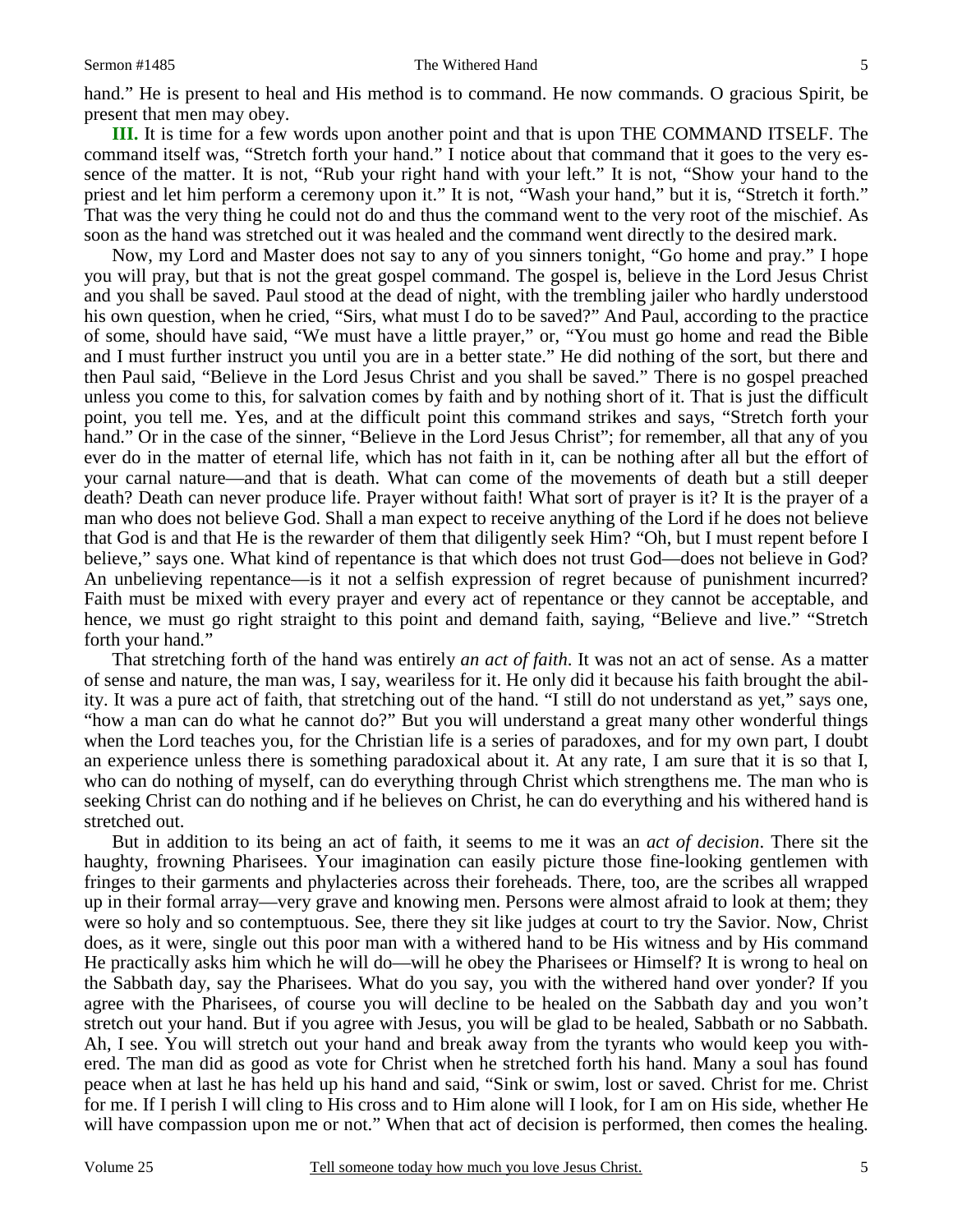If you hold up your hand for Christ, He will make it a good hand, though now it is all paralyzed and drooping, like a dead thing. Unworthy as you are, He has the power, as you hold up your hand for Him, to put life into it and to give you the blessing your heart desires.

 I think I hear somebody say, "Oh, sir, you would not be praising me too much if you were to say that I do wish to be saved and saved in Christ's own way. I would give my very eyes to love Him." Ah, you need not lose your eyes. Give Him your trust; give Him your soul's eyes. Look to Him and live. "Oh, that I could be saved," says one. "How I long for it." May the Holy Spirit lead you to resolve in your own soul that you will not be saved by anybody but Christ. O that you would determine*—* 

*"He that suffered in my stead, Shall my Physician be. I will not be comforted Till Jesus comforts me."* 

When that is done, I do not doubt that through faith in the Physician you will be quickened by divine power and you will find healing at once.

**IV.** So I will just lead you on, in the fourth place, to notice THIS MAN'S OBEDIENCE. We are told that he stretched forth his hand. Christ said, "Stretch forth your hand." Mark says, "And he did so." That is to say, he stretched forth his hand. Now, observe that this man did not *do anything else in preference to what Jesus commanded*, though many awakened sinners are foolish enough to try experiments. Christ said, "Stretch forth your hand" and he did so. If, instead of that, the man had walked across the synagogue and brought himself up to Christ, the Master would have said, "I bade you do no such thing. I bade you stretch forth your hand." Suppose he had then, with his left hand, begun to grasp the roll of the law as it stood in the synagogue and had kissed it out of reverence—would that have been of any use? The Master would only have said, "I bade you stretch forth your hand." Alas, there are many, many souls that say, "We are bidden to trust in Jesus, but instead of that we will attend the means of grace regularly." Do that, by all means, but not as a substitute for faith or it will become a vain confidence. The command is, "Believe and live." Attend to that, whatever else you do. "Well, I shall take to reading good books, perhaps I shall get good that way." By all means read good books, but that is not the gospel—the gospel is, "Believe in the Lord Jesus Christ and you shall be saved." Suppose a physician has a patient under his care and he says to him, "You are to take a bath in the morning. It will be of very great service to your disease." But the man takes a cup of tea in the morning instead of the bath and he says, "This will do as well, I have no doubt." What does his physician say when he inquires, "Did you follow my instructions?" "No, I did not." "Then you do not expect, of course, that there will be any good result, for you have disobeyed me." So we, practically, say to Jesus Christ, when we are under searching of soul, "Lord, You bid me trust You, but I would rather do something else. Lord, I need to have horrible convictions. I want to be shaken over hell's mouth. I want to be alarmed and distressed." Yes, you want everything but what Christ prescribes for you, which is that you should simply trust Him. Whether you feel or do not feel, you should just come and cast yourself on Him, that *He* may save you and He alone. "But you do not mean to say that you speak against praying, and reading good books, and so on?" Not one single word do I speak against any of those things, any more than if I were the physician I quoted, I should speak against the man's drinking a cup of tea. Let him drink his tea, but not if he drinks it instead of taking the bath which I prescribe for him. So let the man pray—the more the better. Let the man search the Scriptures, but remember, that if these things are put in the place of simple faith in Christ, the soul will be ruined. Let me give you a text—did you ever hear it quoted properly? "You search the Scriptures, for in them you think you have eternal life; but you will not come unto Me that you might have life." That is where the life is—in Christ—not even in searching Scripture, good as the searching of Scripture is. If we put even golden idols into the place of Christ, such idols are as much to be broken as if they were idols of mud or idols of dung. It matters not how good an action is—if it is not what Christ commands—you will not be saved by it. "Stretch forth your hand," He says. That was the way by which the healing was to come—the man did nothing else and he received a gracious reward.

 Notice that *he did not raise any questions*. Now this man had a fair opportunity of raising questions. I think he might very fairly have stood up in his place and said, "This is inconsistent, good Master. You say to me, 'Stretch forth your hand.' Now, You know that if I can stretch forth my hand, there is nothing

6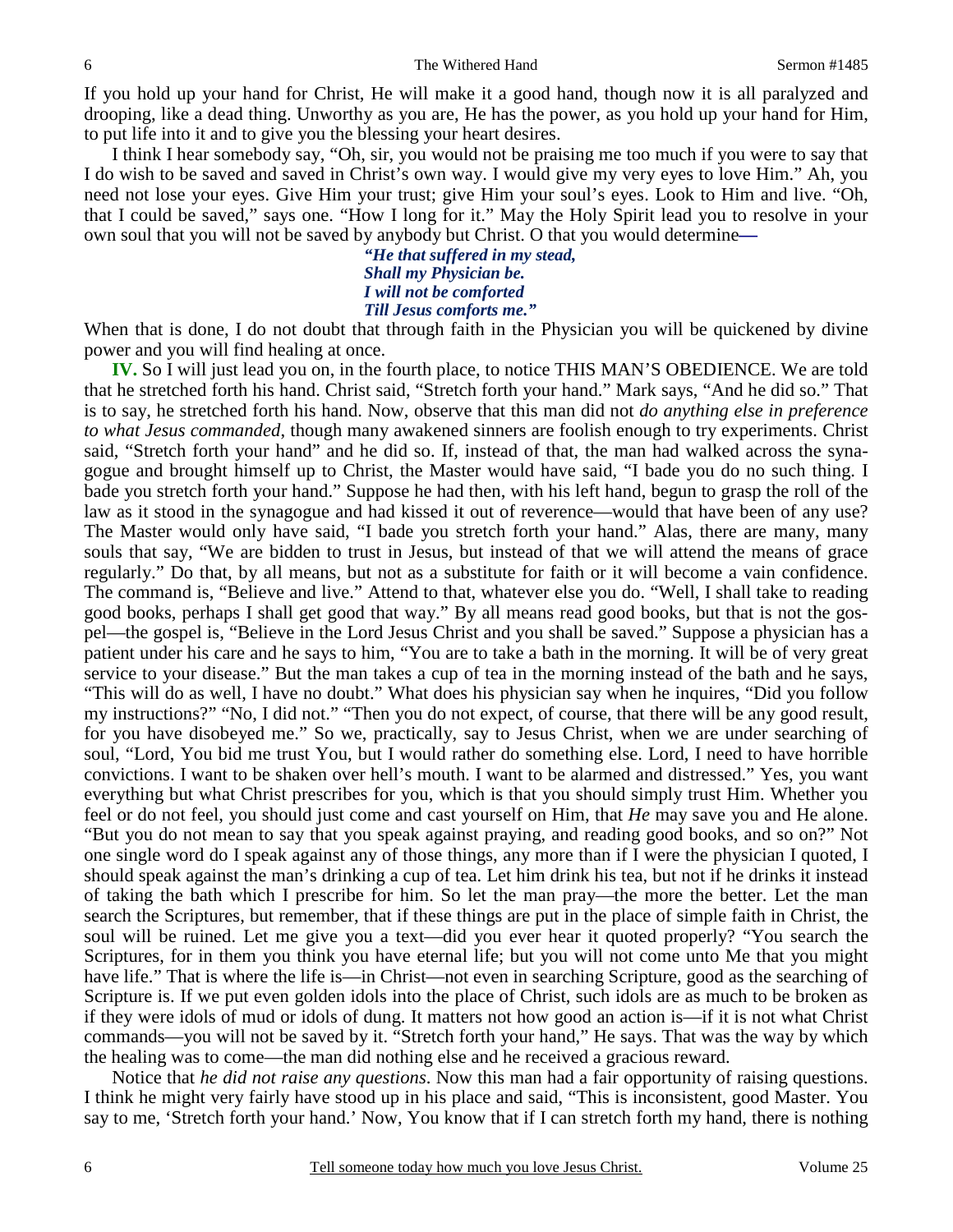#### Sermon #1485 The Withered Hand

wrong with me and therefore there is no room for Your miracle. And if I cannot stretch forth my hand, how can You tell me so to do?" Have you not heard some of our friends, who like to make jests of holy things and scoff at our doctrines of grace, declare that we teach, "You can and you can't; you shall and you shan't"? Their description is right enough, though meant to ridicule us. We do not object to their putting it thus if so it pleases them. We teach paradoxes and contradictions to the eye, if you only consider the letter—but if you get down into the innermost spirit, it is within these contradictions that the eternal truth is found. We know that the man is dead in trespasses and sins—steeped in a spiritual and moral torpor out of which he cannot raise himself—yet do we by the Master's own command say, "Awake, you that sleep and arise from the dead and Christ shall give you life." Or in other words, we say to the withered hand, "Be you stretched out," and it is done. The blessed result justifies that very teaching which in itself seems so worthy of sarcastic remark.

 Notice further that what the man did was that *he was told to do—stretch out his hand* and he did stretch out his hand. If you had asked him, "Did you stretch out your hand?" perhaps he would have said, "Of course I did. Nobody else did." "Wait a minute, my good man. Did you *of yourself* stretch out your hand?" "Oh, no," he would say, "because I have tried many times before and I could not, but this time I did it." "Then how was it that you were able to do it?" "Jesus told me to do it and I was willing and it was done." I do not expect that he could have explained the rationale of it and perhaps we cannot either. It must, indeed, have been a very beautiful sight to see that poor, withered, limp, wilted hand, first hanging down and then stretched out before all the people in the middle of the synagogue. Do you not see the blood begin to flow, the nerves gaining power, and the hand opening like a reviving flower? Oh, the delight of his sparkling eyes as at first he could only fix them upon the little finger and the thumb to see if they were really all alive! Then he turned, looked at that blessed One who had healed him and seemed anxious to fall down at His feet and give Him all the praise! Even so, we cannot explain conversion and regeneration and the new birth and all that—but we know this—that Jesus Christ says, "Believe," and we believe. By our own power? No. But as we will to believe (and He gives us that will) there comes a power to do according to His good pleasure.

 I look around me, wondering where is the man with the withered hand tonight or where is the woman with the withered hand. To such I would say in my Master's name, "Stretch out that hand of yours." It is an auspicious moment. A great thing shall be done unto you. Believe now. You have said before, "I can never believe." Now trust Jesus. Sink or swim, trust Him.—

> *"Venture on Him, venture wholly. Let no other trust intrude, None but Jesus Can do helpless sinners good."*

Our Lord Jesus never casts away a sinner who trusts in Him. Oh, I would almost put it like this—If you do not feel that you can come, or ought to come to Christ being so unworthy, sneak in. Sneak into His house of mercy, just as you have known a hungry dog steal in where there has been something to eat. The butcher very likely would deal him a kick if he saw him after a bone, but if he once gets it, he may as well make off with it and keep it to himself. There is this blessed thing about my Master—if you can get a crumb from under His table, He will not take it away from you, for He never casts out those that come. However they come, He neither turns them away nor takes back the blessing. He never says, "Come here, sir, you have no right to hope in My grace." Remember the woman in the crowd that dared not come to Christ before His face, but who came behind Him and touched the hem of His garment? She stole the cure from Him, as it were, and what did He say? "Come here, My woman, come here. What have you done? O, what right had you to touch My garment and steal a cure? For this a curse shall come upon you"? Did He speak thus in indignation? Not at all! Not at all! He bade her come and she told Him the truth and He said, "Daughter, be of good cheer. Your faith has made you whole." Get at Him, soul! Behind or in front, push for a touch of Him! Make a dash at Him. If there is a crowd of devils between you and Christ, plow your way through them by resolute faith. Though you are the most unworthy wretch that ever trusted Him, trust Him now that it may be told in heaven that there is a bigger sinner saved today than ever was saved before. Such a salvation will make Christ more glorious than He ever was. And if yours is a worse case than He ever touched with His healing hand to this day, well then,